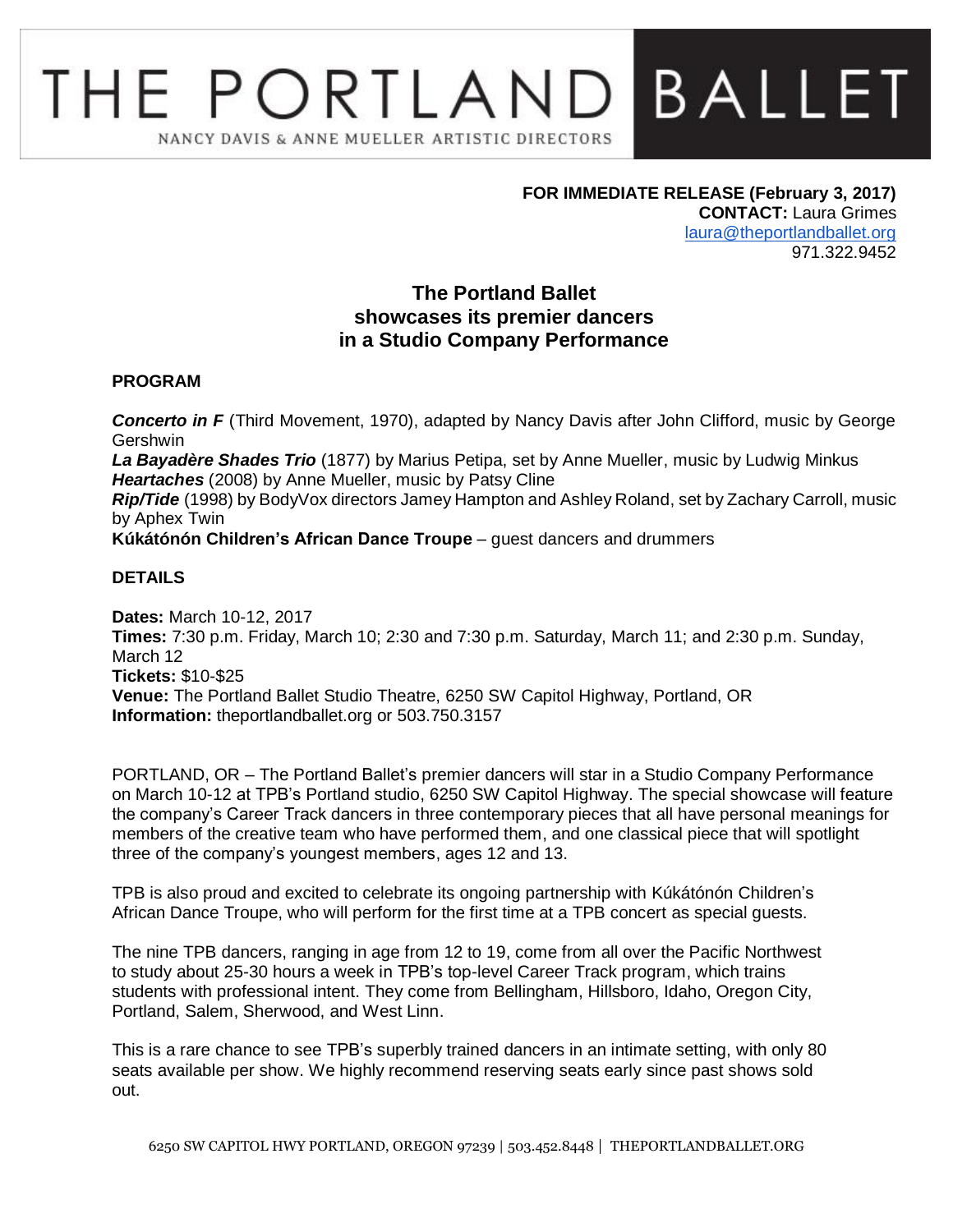# **CAREER TRACK PROGRAM**

Launched in 2015-16, The Portland Ballet's Career Track program offers well-trained, advanced dancers with professional intent a setting that simulates a professional company experience. Students participate in an intense and personal learning environment with a rigorous schedule that requires about 25 to 30 hours of work a week. Artistic Director Anne Mueller leads the program with assistance from TPB's rich staff of teachers and choreographers. In addition to classes, rehearsals and performances, dancers receive supportive one-on-one evaluation and coaching in technique, performance skills and goal setting, as well as tools for auditioning, injury prevention, cross training and nutrition.

# **KÚKÁTÓNÓN CHILDREN'S AFRICAN DANCE TROUPE**

Kúkátónón's mission is to inspire confidence, commitment and vitality among the children in the dance troupe; and to broaden awareness of African and African American cultural traditions throughout Oregon. It has successfully taught African cultural traditions to student performers for more than 30 years. Last season, the troupe was composed of 41 participants ages 7-14 from 15 different schools around the Portland Metro area.

In January 2016, Kúkátónón and The Portland Ballet launched a pilot project to introduce the fundamentals of ballet to troupe members and improve their access to secondary school and higher education dance opportunities. The collaboration continued this season, thanks to support from The Oregon Community Foundation and the Regional Arts & Culture Council. The ballet class, which is being taught by Mari Kai Juras, a professional dancer and teacher, is open to all troupe members at no cost, and is offered once a week at Kúkátónón's program space in North Portland.

## **PROGRAM NOTES**

*Concerto in F* **(Third Movement, 1970), adapted by Nancy Davis after John Clifford, music by George Gershwin** – This fiery crowd-pleaser holds a special place for Davis, who first performed it in 1976 for the Los Angeles Ballet. The dynamic solo part is one of her favorite roles, requiring flashy turns and jumps, which will challenge TPB's young dancers. This piece is also a nice little hat-tip to Clifford, a longtime friend to TPB, a Balanchine protégé, and founder of Los Angeles Ballet, who stages Balanchine ballets and sets his own choreography on companies around the world.

*La Bayadère Shades Trio* **(1877) by Marius Petipa, set by Anne Mueller, music by Ludwig Minkus** – This elegant and challenging classical piece will spotlight the three youngest members, ages 12 and 13, to showcase their natural abilities and refine their jumping skills. In ballet terms, the *Shades Trio* is a classic example of a White Act or Ballet Blanc, where the stage customarily and impressively fills with dancers in traditional white tutus. This excerpt is part of a gorgeous dream sequence, where angelic souls file in and poetically dance like wispy vapors.

*Heartaches* **(2008) by Anne Mueller, music by Patsy Cline** – *Heartaches* exudes earthy western charm and playfully combines ballet and country. Mueller, co-artistic director of The Portland Ballet, originally created this piece for herself and three other performers for the Sweet Pea Festival in Bozeman, Montana, while she was a principal dancer at Oregon Ballet Theatre. It was also performed in New York City at Ballet Builders, a choreographers showcase, one of only six pieces chosen after a national application process; and at Alabama Ballet, where Mueller danced before joining Oregon Ballet Theatre. Mueller was attracted to the strength and elegance that Patsy Cline brought to changing the perception of country music, and produced this piece as a way to bring ballet to new audiences.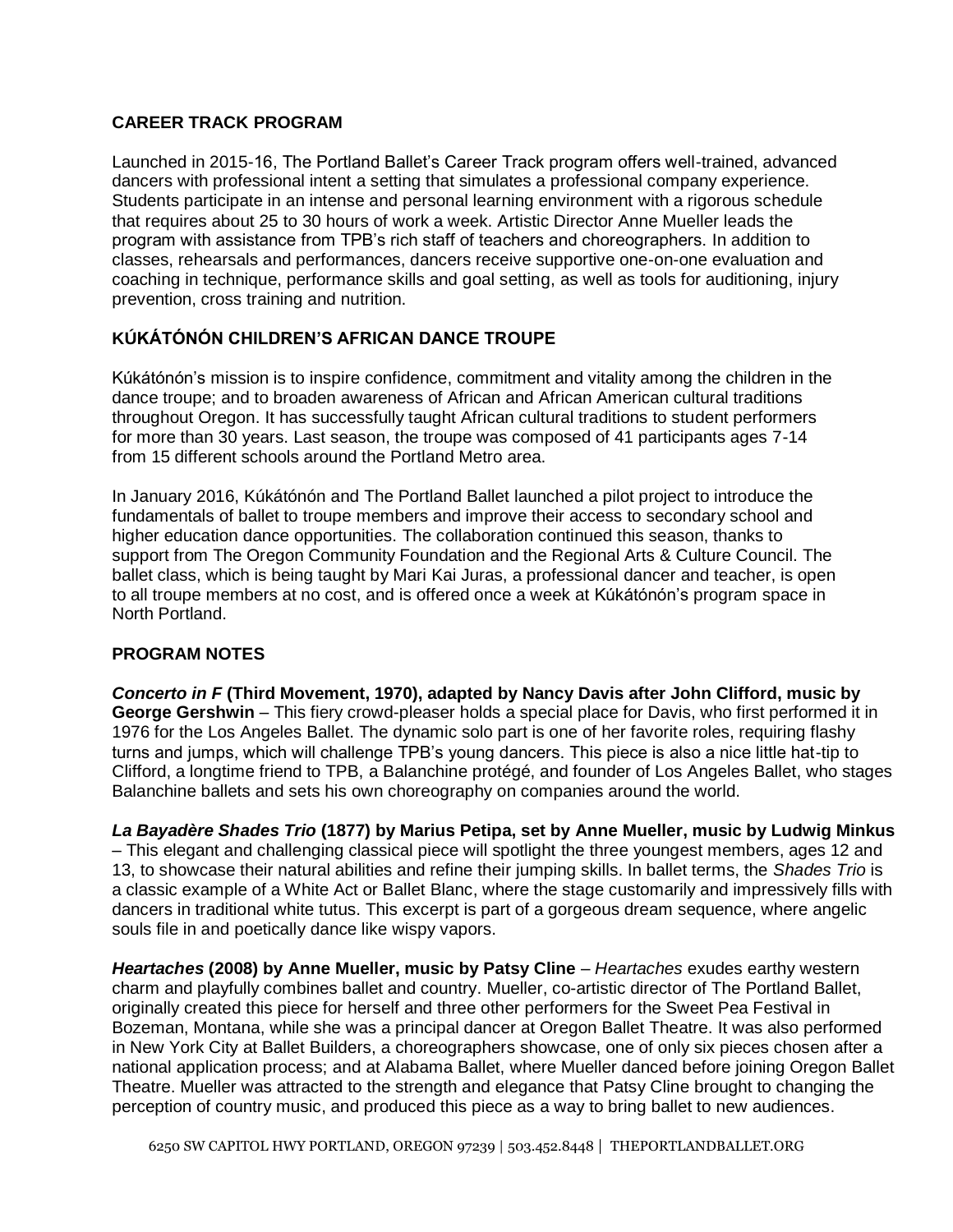*Rip/Tide* **(1998) by BodyVox directors Jamey Hampton and Ashley Roland, set by Zachary Carroll, music by Aphex Twin** – *Rip/Tide* premiered in the first show BodyVox performed in Portland, and Carroll happened to see it. He later joined BodyVox and has danced *Rip/Tide* many times – locally, in New York, and throughout Europe. *Rip* is fast and physical, with almost tribal rhythm, whereas *Tide* is flowing, calm and serene. Carroll considers *Rip/Tide* to be full of beautiful and fulfilling movement, both to watch and to dance. Though it's always been the closing piece of the show, he's never thought of it so much as "goodbye," but rather as "until we meet again." The Portland Ballet is excited to partner with BodyVox to stage *Rip/Tide* and hopes this will lead to more collaborations.

# **CREATIVE TEAM**

**Nancy Davis** founded The Portland Ballet in 2001 with her husband, Jim Lane. She has served on the faculty at Oregon Ballet Theatre and Northwest Academy, been a frequent guest teacher for Saint Louis Ballet, and done numerous teaching stints in California, Oregon, Hawaii, and the Dominican Republic. She began studying ballet at age six with Natalia Clare of the Ballet Russe de Monte Carlo. She continued her studies at George Balanchine's School of American Ballet in New York City under a Ford Foundation scholarship. At 18, she joined the National Ballet of Washington, DC, touring extensively and dancing solo roles. In 1974, Davis returned to her Los Angeles home to become a founding member and principal dancer with John Clifford's Los Angeles Ballet.

**Anne Mueller** became co-artistic director of TPB in 2015. She is a former principal dancer, school faculty member, director of artistic operations and interim artistic director at Oregon Ballet Theatre. She was a co-founder of Trey McIntyre Project, serving as managing director (2004-2006) and as a company artist (2005-2007). She danced at Alabama Ballet for three seasons before coming to Portland. She has set works for Ballet West, The Washington Ballet, Tulsa Ballet, Diablo Ballet, and Carolina Ballet. Her choreography has been performed by Oregon Ballet Theatre, Alabama Ballet, Ballet Victoria, BodyVox 2, Polaris Dance Theatre, and The Portland Ballet. Anne received her training from Dame Sonia Arova and Thor Sutowski at the Alabama School of Fine Arts, in addition to The Washington School of Ballet, The Kirov Academy, Houston Ballet Academy, The Joffrey Workshop, and the School of American Ballet.

**Zachary Carroll** is a founding member of The Portland Ballet faculty and teaches open classes and pas de deux. He received his early training from George Zoritch at the University of Arizona, and attended The National Ballet School in Toronto, Canada, on full scholarship. Zachary has danced both nationally and abroad as a soloist and principal for Oregon Ballet Theatre, Minnesota Dance Theatre, and Ballet West, as well as been a guest performer for numerous companies. He has also been a member of Skinner/Kirk Dance Ensemble, performed and toured for more than a decade with BodyVox, was the director of BodyVox 2 and is a teacher of BodyVox open classes. He also teaches in the curriculum program at Columbia Dance Center, Vancouver, Washington, and frequently guest teaches around the country.

## **THE PORTLAND BALLET DANCERS**

Elliana Kirk, 13, from Rathdrum, Idaho, is an 8<sup>th</sup> grader at Calvary Online School. She has been studying ballet for five years, and this is her first year at TPB. Before switching to ballet, she competed in gymnastics at the state level in Idaho.

**Lauren Kness,** 18, from Hillsboro, Oregon, is a senior at Wilson High School, where she is in the National Honor Society. She has been studying ballet for 13 years, and this is her fourth year at TPB. Lauren recently performed as a guest artist for Ballet Concierto Dominicano in the

6250 SW CAPITOL HWY PORTLAND, OREGON 97239 | 503.452.8448 | THEPORTLANDBALLET.ORG